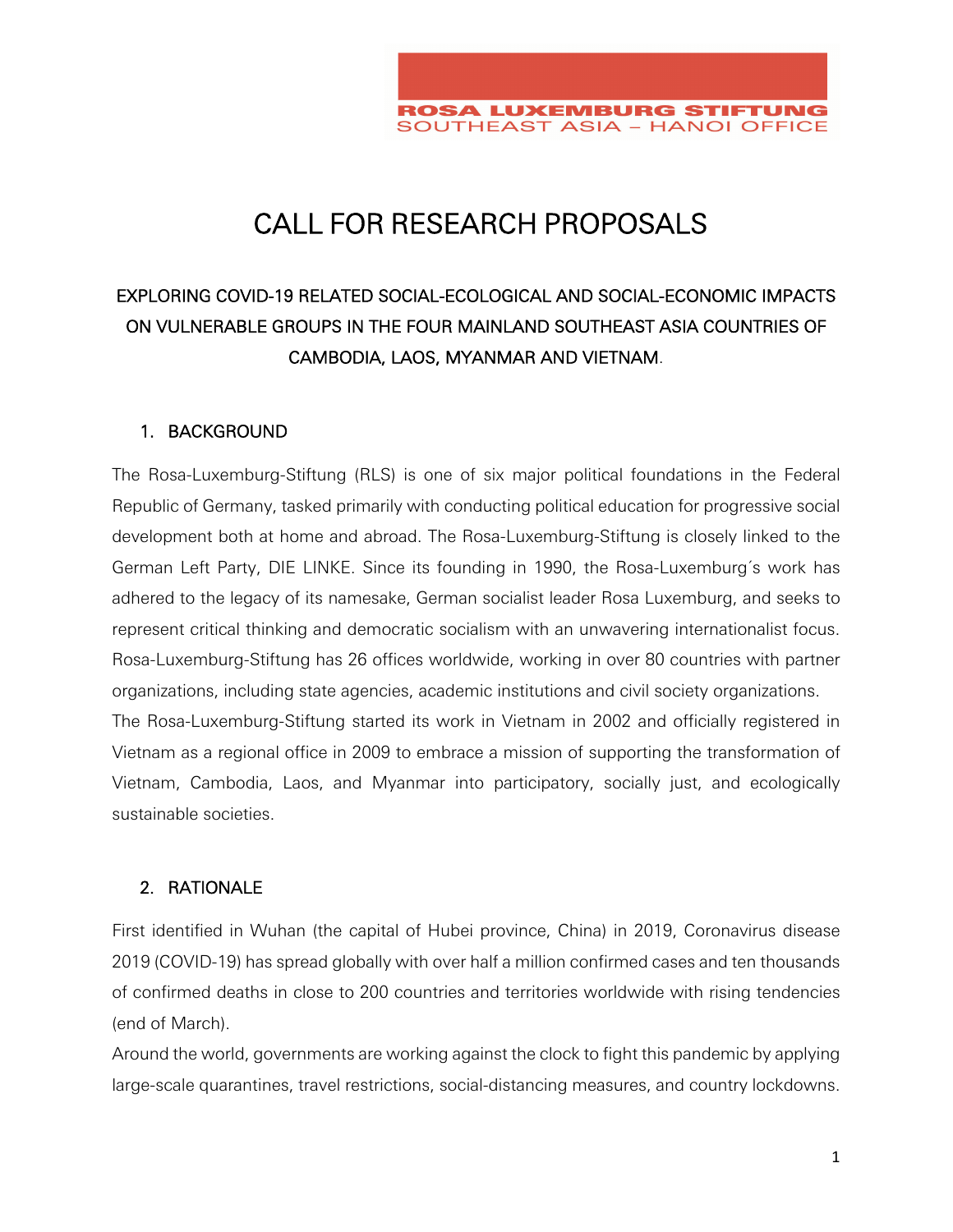**ROSA LUXEMBURG STIFTUNG SOUTHEAST ASIA - HANOI OFFICE** 

The social-ecological and social-economic effects are thereby not predictable and can reach far beyond of the threat of the virus itself.

As a left-wing educational institution, Rosa-Luxemburg-Stiftung Southeast Asia, Hanoi office reacts to this pandemic politically to support the global fight against the virus and its long term effects. We are working to ensure that the existing and coming policies, which are often made in hurry to cope with this pandemic, shall not be at the cost of the socially vulnerable and politically underrepresented groups.

This is the rationale for a call for research proposals with the aim to ensure, that the voice of politically underrepresented groups shall be heard and taken into account in the ongoing fight against this pandemic.

## 3. SCOPE OF THE CONSULTANT WORK

#### 3.1 Objective

The overall objective of this call for research proposals is to

Improve the understanding and consequences of the Covid-19 pandemic by creating scientific evidence on Covid-19 related social-ecological and social-economic impacts on vulnerable groups in the four mainland Southeast Asia countries of Cambodia, Laos, Myanmar and Vietnam.

#### Recommended topics / fields for research proposals:

- Impact of Covid-19 pandemic on globalization / protectionism.
- Livelihood and economic alternatives in response to Covid-19 crisis.
- Access to health care among different social groups.
- Impact of Covid-19 on the Care Situation of Women.
- Impact on female migrant workers.
- Impact on domestic and overseas migrants.
- Discrimination towards Covid-19 virus positive / suspected people, and foreigners (who originate from affected areas/countries).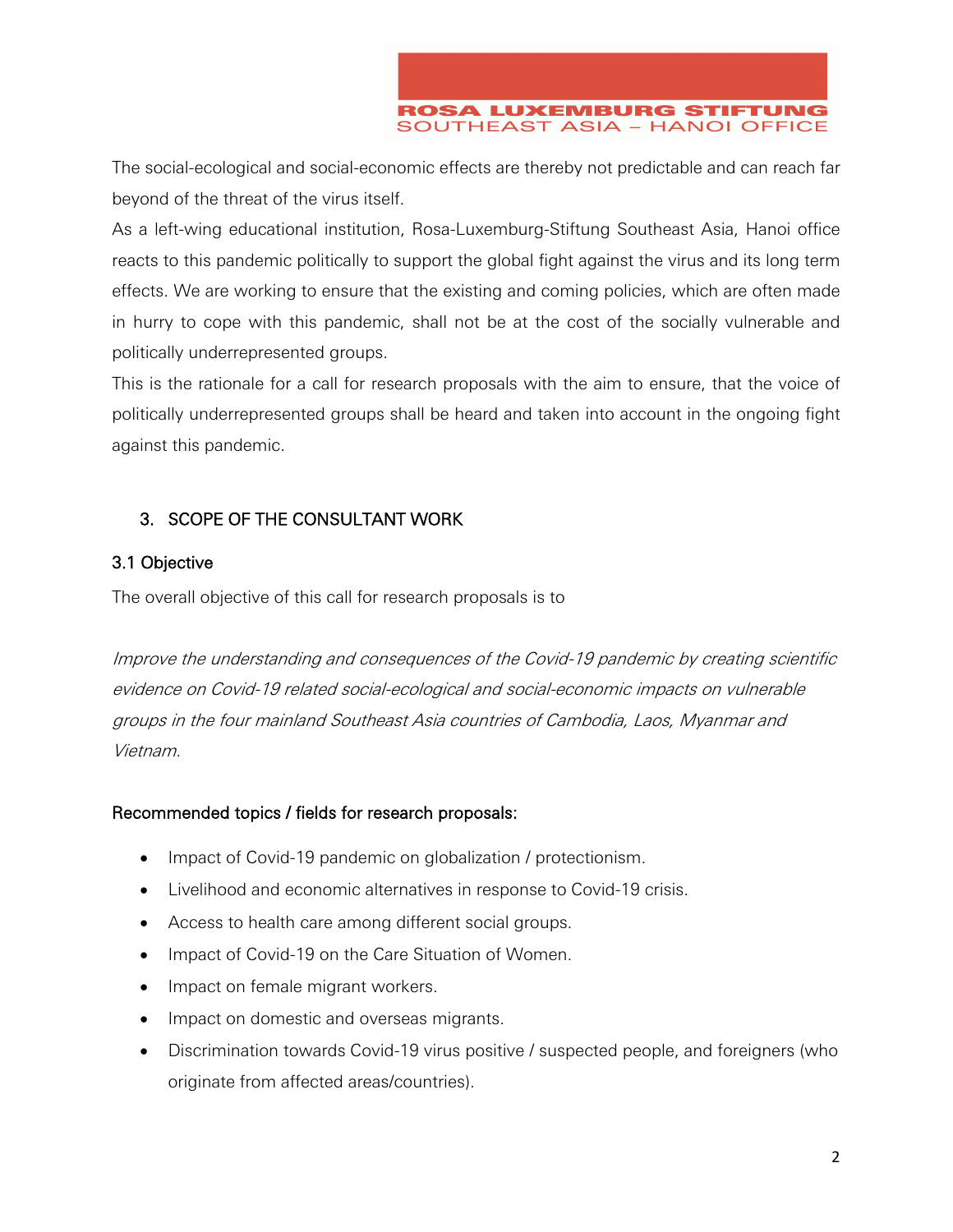

- Covid-19 outbreak and implications related to nature conservation.
- Public health care system: Implications from Covid-19 outbreak.
- Impact on the informal sector.
- Impact on the situation of people with disabilities.
- Impact of Covid-19 on domestic violence.
- **Others**

#### 3.2 Expected Deliverables

- A research report, maximum 18.000 words, in English
	- o report summary (around 1000-1500 words)

#### 3.3 Tentative planning

We suggest an implementation period from April to September of 2020.

Nevertheless, and depending on the mode of the studies, the timeframe can be shortened or prolonged. Thereby the report shall be finalized not later than November 2020.

| <b>WHAT</b>                                   | <b>WHEN</b> |     |      |      |      |      |
|-----------------------------------------------|-------------|-----|------|------|------|------|
|                                               | Apr.        | Mav | Jun. | Jul. | Aug. | Sep. |
| Call for applicants                           | X           |     |      |      |      |      |
| Appraising proposals and signing contract     | X           | X   |      |      |      |      |
| Fieldwork/report writing                      |             | X   | Χ    | X    | X    |      |
| Submission of draft report for RLS SEA review |             |     |      |      | X    | x    |
| Finalization of report                        |             |     |      |      |      | X    |

### 4. REQUIREMENTS FOR APPLICANT(S)

- Having relevant qualifications (Ph.D. or Master degrees) and experience relevant to research topic in the above mentioned countries.
- Having experience in conducting similar researches.
- Being able to meet the timeframe